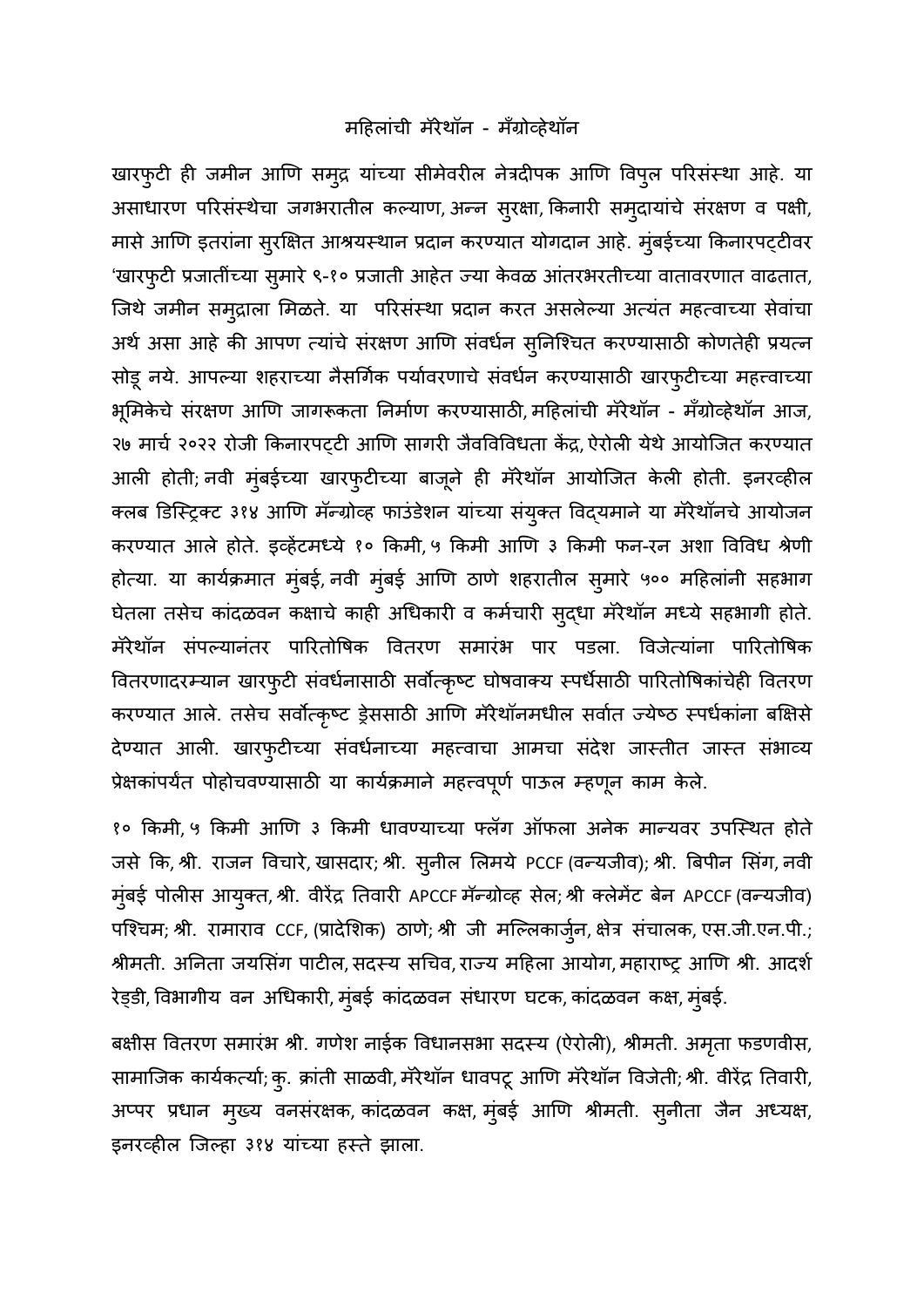## **३ किमी साठी**

प्रथम - वर्षा प्रजापती - ०:१४:०० द्वितीय - वंशिका प्रजापती - 0:१८:०३ तृतीय - कमलदीप पंढेर - 0:१९:३९

**५ किमी साठी** प्रथम - अर्पणा यादव - ०:२८:२३ द्वितीय - सोनू विश्वकर्मा - 0:३८:१२ तृतीय - वंशिका भटनागर - 0:3८:१५

**१० किमी साठी** प्रथम - सागरिका जैन - १:00:२६ द्ववतीय - प्रीती पटेल -१:00:४५ तृतीय - सुभाषिनी श्रीकुमार - १:०२:१९

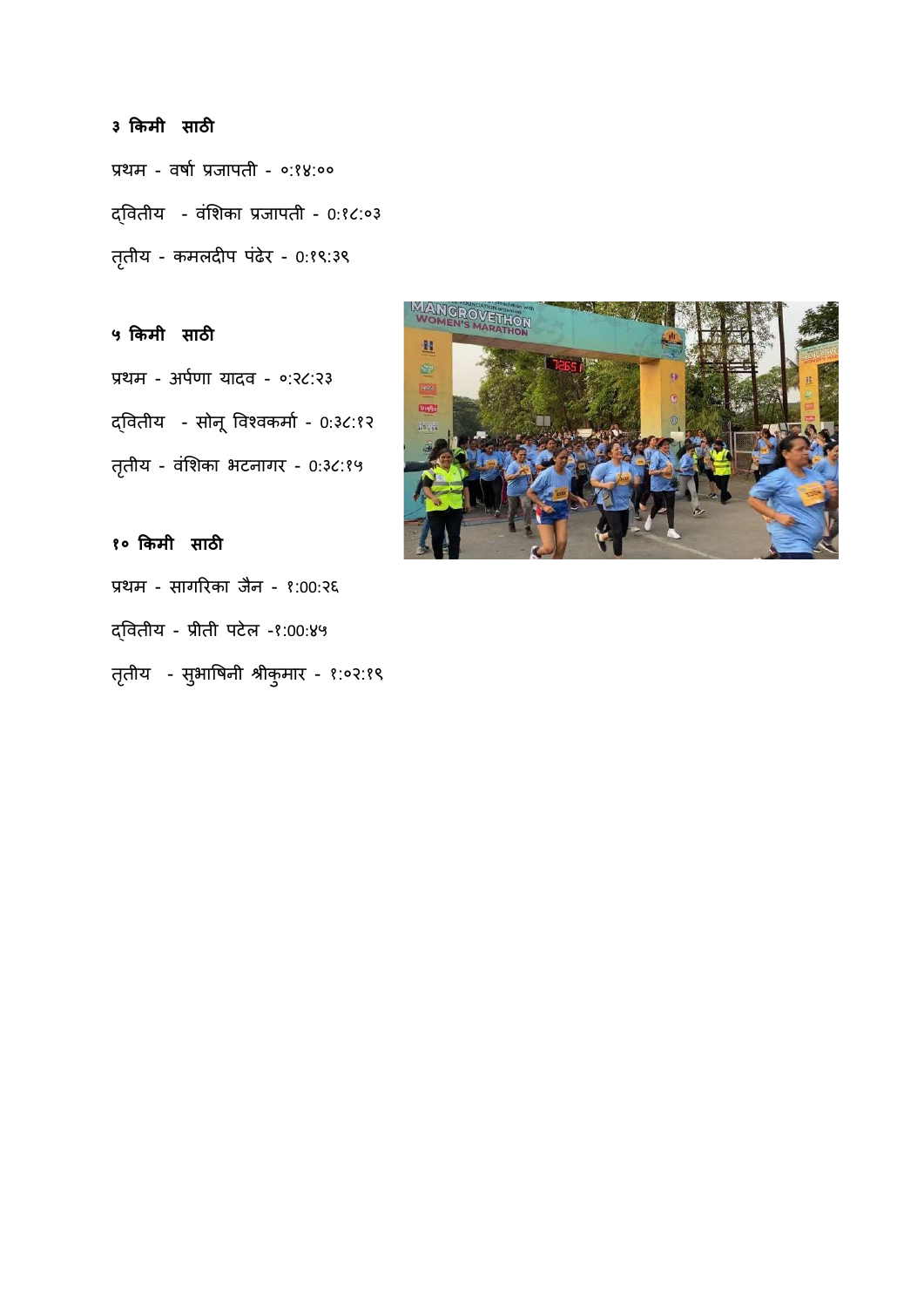## **Press Release – Mangrovethon**

Mangroves are spectacular and prolific ecosystems on the boundary between land and sea. These extra ordinary ecosystems contribute to the well-being, food security, protection of coastal communities' worldwide and providing safe haven to birds, fishes and others. Mumbai's coast has around 9-10 species of 'true mangroves or species that thrive exclusively in intertidal environments, where the land meets the sea. The extremely vital services that these ecosystems provide means that we should spare no efforts in ensuring to protect and conserve them. In order to protect and create awareness about the vital role mangroves perform in conserving the natural environment of our city, a women's marathon - **MANGROVETHON was conducted today i.e. on**  27**th March'22** at Coastal and Marine Biodiversity Centre, Airoli; a run along the mangroves of Navi Mumbai. This Marathon was jointly organised by Inner Wheel club District 314 and Mangrove Foundation. The event had different categories, such as 10km, 5km and a 3km fun-run. Around 500 women from across the cities of Mumbai, Navi Mumbai and Thane, members of Inner wheel club, and some of the officers and employees of Mangrove Cell and Foundation participated in this run. Post completion of Marathon prize distribution ceremony was undertaken. During Prize distribution for the winner's prizes were also distributed for best slogan competition for mangrove conservation. Also, prizes were given for best dress and for senior most participant of the Marathon. This event served as crucial step in order to spread our message of the importance of mangrove conservation to the largest possible audience.

The Flag Off of the 10 km, 5 km and 3 km run was graced by the several dignitaries namely Shri. Rajan Vichare, Member of Parliament; Shri Sunil Limaye PCCF (Wildlife); Shri Bipin Singh Navi Mumbai Police Commissioner, Shri Virendra Tiwari APCCF Mangrove Cell; Shri Clement Ben APCCF( Wildlife) West; Shri Rama Rao CCF, (Territorial) Thane; Shri G Mallikarjun Director, SGNP; Smt. Anita Jaysingh Patil Member Secretary, State Women